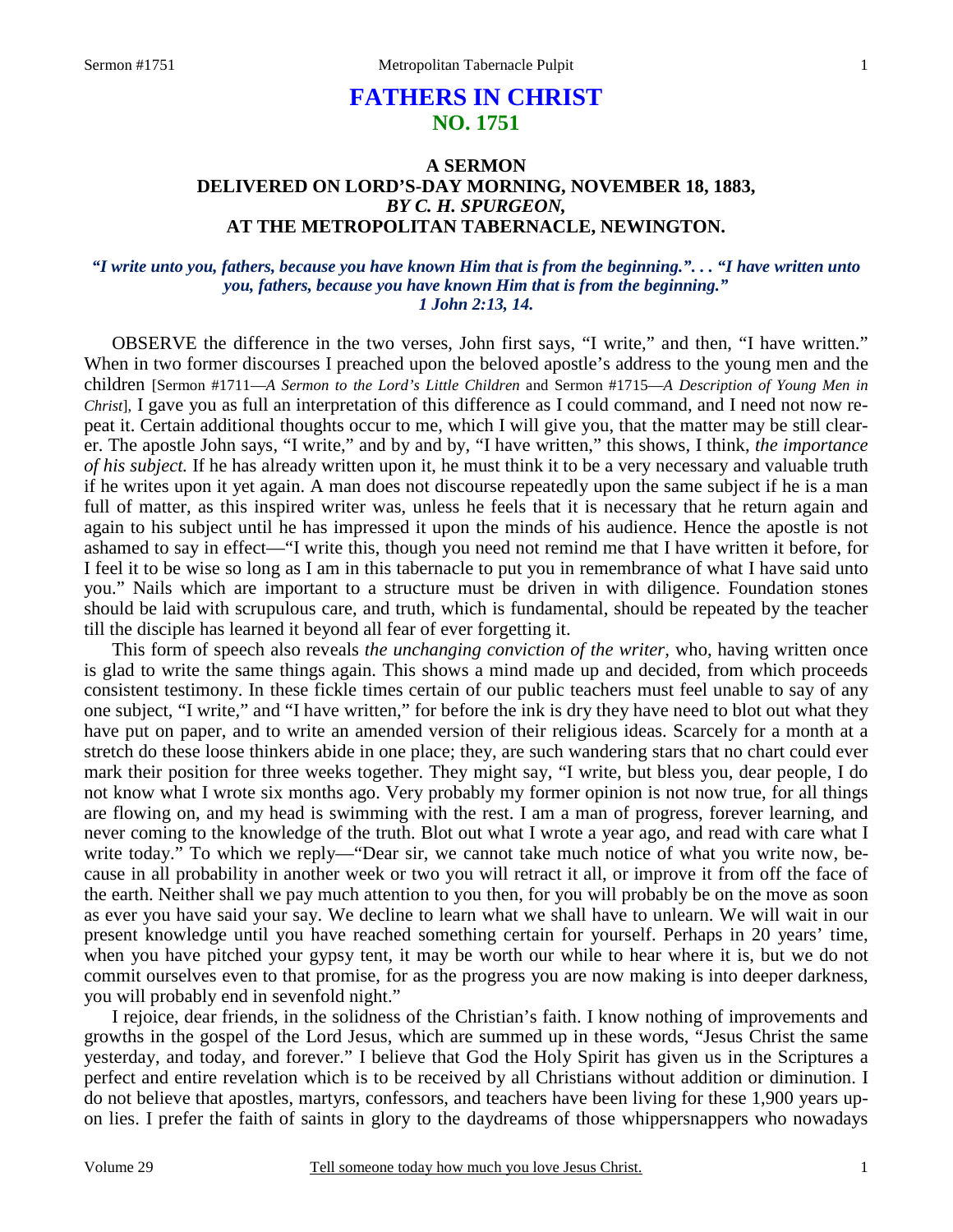claim to lead us by their "thought." Our mind is that of David when he said, "I hate vain thoughts." Well says the Scripture, "The Lord knows the thoughts of man that they are vanity." If it is a question of thinking we can think as well as they can, and our thoughts about the modern theology are full of sorrowful contempt. Perhaps the doctrine is new, though even this we doubt. But if it is new it is not true, for the truth must necessarily be as old as the everlasting hills. We observe that the word "meditation" is now seldom used, and "thought" is the modern idol. Just so, we meditate on revealed truth, but this notion of *thought* sets aside truth, and sets up mere fancy. We refuse to be of this vagrant party of thinkers. We are of the settled race of believers. We can say—what we have written, we still write, what we have preached, we still preach, for inasmuch as we have preached that which is revealed in Holy Scripture, to that truth we stand and shall stand, God helping us. If we live a thousand years, at the close of life we shall have nothing more, nor less to say than the fixed, immutable, eternal truth of God. We hope to understand the truth better, but we shall never discover better truth.

 "I write," and "I have written," also indicate *the abiding need of men*. They require the same teaching from time to time. I suppose that John alludes to his gospel when he says, "I have written," and now, a little later, he writes his Epistle and says, "I write"—giving in each case the same teaching. Men's natures are still the same, men's spiritual conflicts and dangers are still the same, and therefore the same truth is suitable, not only from day to day, but from century to century. There is but one food for soul hunger, and but one help in spiritual danger. The true teacher always comes to men with the same truth, because men continue to have the same dangers, necessities, sorrows, and hopes. The fathers who needed that John should previously write to them, still needed that he should write to them the selfsame thing. Though they may have grown more fatherly, they have not outgrown apostolic teaching. The former truth is good for our latter days. Many years ago, when some of us were mere boys, we listened to the gospel of Jesus, and our heart leaped as we embraced it. It was the life and joy of our spirit, and now today, after having advanced far in the divine life, if we hear one of those simple sermons that first brought us to Christ, concerning the precious blood of Jesus and child-like faith in Him, it suits us quite as well as in those early days. I have noticed with regard to well-grown Christian people, that when I have given a purely evangelical discourse, meant only for sinners, and not at all designed for the edifying and comforting of full-aged saints, they have sucked it in with as much delight as if they were themselves newly converted. After all, though you and I are not now fed upon milk, yet a drink of milk is still most refreshing. Though we can now digest the solid meat of the kingdom, yet the children's bread has lost none of its relish in our esteem. The elementary truths are still sweet to our hearts, yes, sweeter than they ever were. Though we have advanced to the higher courses of the edifice of holy knowledge, yet we never cease to look with intense delight upon those foundation truths which concern our Lord Jesus. We cleave with full purpose of heart to Him of whom the Lord God has said, "Behold, I lay in Zion for a foundation a stone, a tried stone, a precious cornerstone, a sure foundation." Jesus remains to us "elect, precious," and we know it will be so with us till life's last hour.

 From this text I am to preach principally to the fathers, but as the church has not many fathers, I may be supposed to have a slender audience, but yet this is hardly so, since I hope and trust that the area of the sermon's influence will include young men, for you, my brethren, aspire to reach the front rank, and to be numbered among the fathers. Even to you who are little children, the text has its word of instruction, for you will be glad to hear what the fathers know, since you hope before long to know the same. The life of God is so much the same in all stages that the word which is profitable to fathers has a use for babies, and that which is spoken to little children has a voice in it for young men. May God the Holy Spirit bless this word to the hearts of all His people!

 Concerning the fathers, I am going to inquire three things this morning. First, *who are they?*—"You fathers." Secondly, *what is their peculiar characteristic?*—"You have known Him that is from the beginning." And thirdly, *what is the message to them?*—"I have written unto you, fathers." What is it that John has written to fathers in the church of God?

### **I.** First, WHO ARE THE FATHERS?

 We *usually associate that idea somewhat with age,* but we must take care that we do not make a mistake here, because age in grace, albeit that it may run parallel with age in nature in many cases, does not always do so. In the church of God there are children who are seventy years old. Yes, little children dis-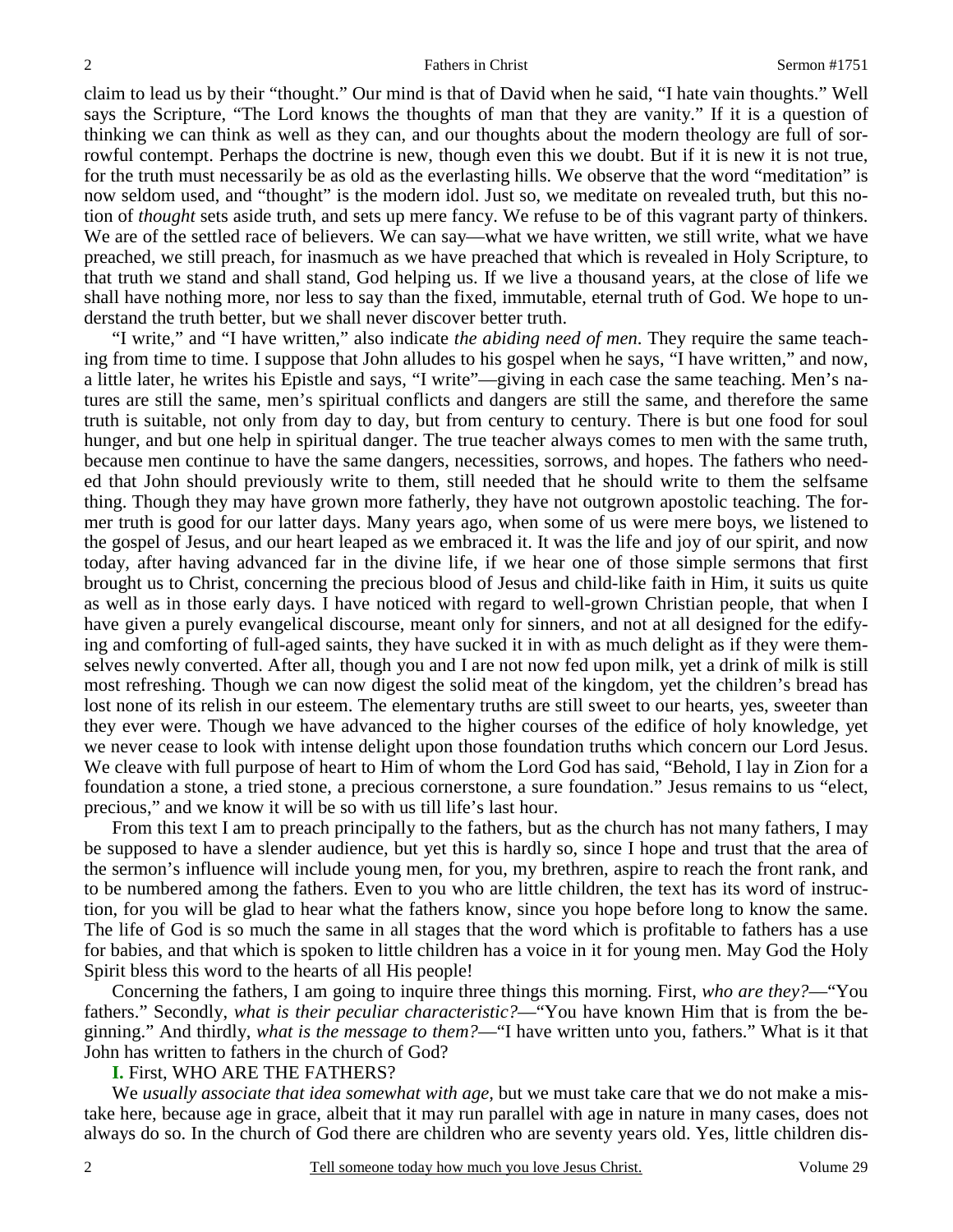#### Sermon #1751 **Sermon #1751** Fathers in Christ 3

playing all the infirmities of declining years. It is not a pleasant sight to see grey-headed babies, yet I must confess I have seen such, and I have even been glad that I could dare to go the length of hoping that they were babies in Christ. One would not like to say of a man of eighty that he had scarcely cut his wisdom teeth, and yet there are such, scarcely out of the nurse's arms at sixty years of age, needing just as much care and comfort as sucklings at the breast. On the other hand, there are fathers in the church of God, wise, stable, instructed, who, are comparatively young men. The Lord can cause His people to grow rapidly, and far outstrip their years. David as a lad was more of a father in God than Eli in his old age. Growth in grace is not a time growth. In eternal matters, years count for little. The Lord gives subtlety to the simple, and to the young men knowledge and discretion. Solomon was wise while yet young, in some respects wiser than when he was old. Some youths have been like Joseph, men with God before they were men among men. Joseph, we are told in our translation, was more loved by Jacob than any of his brethren, "because he was the son of his old age." This can hardly be a correct rendering, for Benjamin, who was born 16 years later, was far more entitled to be called so. Another interpretation, which seems to me more correct, signifies that he was *a son of the elders,* and implies that while he was a child he was an associate of elderly persons, and was himself as thoughtful, serious, and well-instructed as to be an elderly child, a child-man, full of unusual wisdom and prudence. Josephs are still sent into the church now and then, and the Lord greatly blesses His people by their means. Oh, for more of them! From their early youth they have a discernment of God's Word, and a quickness of apprehension wonderful to notice. More than that, I have even observed a depth of experience within a very short time granted to certain young believers, so that though they were but youths in age they were fathers in piety. Nevertheless, as a usual thing, it is to be expected that advancement in grace should be accompanied with advancement in years. And it is so often so that we are known to call those who are fit to look after the souls of others "the elders of the church," not necessarily because they are old men, but because they are instructed in the things of God. These are the fathers, then, men who have aged in grace, have come to the full development of their spiritual manhood, and have been confirmed in that development by the test of time and trials. Believers when they have in the course of years shown themselves able both to labor and to suffer are fitly ranked among fathers. Why do we call the early writers the fathers of the church? Not, I think, because we owe more to their teaching than to those of a later period, but because they were the first men, the pioneers, the vanguard, and so the fathers of the church. The first and earliest members of a church will become fathers in due time if they continue in the faith, grounded and settled. Their years of persevering holiness entitle them to respect. Paul mentions with honor certain persons, saying, "Who also were in Christ before me." There is an honor in having been a soldier of Christ for a long time. It was no small praise of His disciples when Jesus said of them, "You have been with Me from the beginning." With the idea of fathers we so far associate that of age that we hope and expect that believers who have been in Christ long have well learned their lesson, and have come to a fullness of growth in the things of God. Judge, Christian brethren, whether you can rank yourselves among the fathers, and if you are not able to do so, yet press onward towards it. I boldly say that in this church there is a larger proportion of this class of Christians than I have ever seen elsewhere, and for this I thank God with all my heart, for they are of the utmost service to our host.

 "Fathers," again, are *persons of maturity,* men who are not raw and green, not fresh recruits, unaccustomed to march or fight, but old legionaries who have used their swords on others, and are themselves scarred with wounds received in conflict. These men know what they know, for they have thought over the gospel, studied it, considered it, and having so considered it have embraced it with full intensity of conviction. Usually we mean by "fathers" men who have become developed in grace, mature in character, decided in conviction, clear in statement, and accurate in judgment. These can discern between things that differ, and are not deceived by the philosophies which allure the ignorant. They know the voice of the Shepherd, and a stranger they will not follow. The younger folk may be bewitched so that they do not obey the truth, but these are not fascinated by error. New converts in their difficulties resort to these fathers, for doubts which bewilder the beginner are simplicity itself to those who are taught of the Lord. These are the watchmen on the walls who detect where insidious doubt is creeping in, where deadly error under the guise of the truth is slyly undermining the faith of the church. To that end the Lord has instructed them and given them to have their senses exercised to discern between good and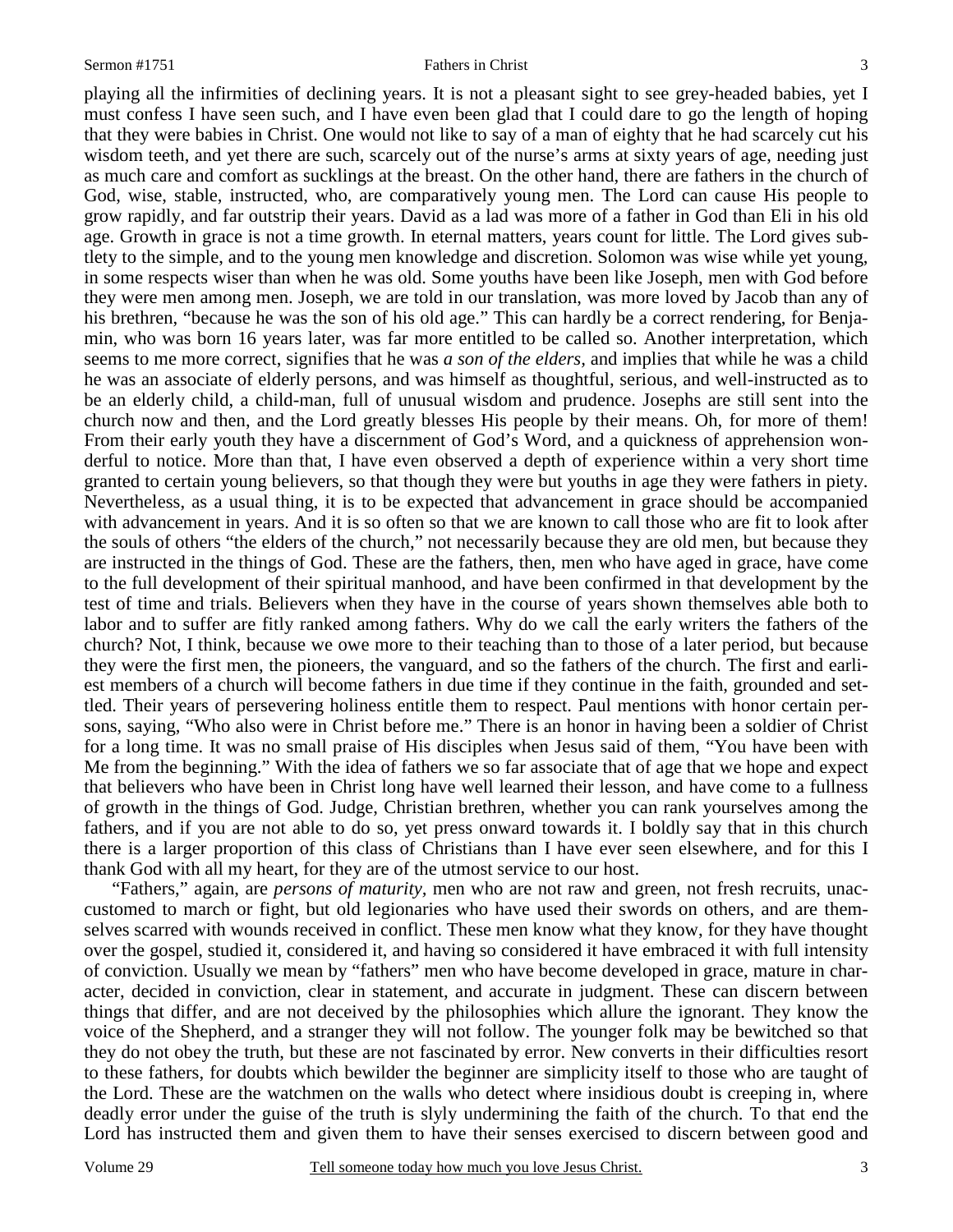evil. Among them are men who have understanding of the times to know what Israel ought to do. If you are such fathers, dear brethren, I rejoice in you. If you are not such as yet, aspire to this eminence, and pray the Lord that you may not be long before you arrive at the ripeness and sweetness which belong to mellow Christians who are prepared for the great ingathering.

 "Fathers," again, are *men of stability and strength.* If burglars are planning to attack a house they care little about the children, and make small account of the boys. But if fatherly men are about, the thieves are not eager for an encounter. Even thus the arch-deceiver has hope of injuring the church by deceiving the little children and the young men, but the stalwart men of God, who walk in the midst of the household, looked up to by everybody, are not so readily blown to and fro. As the Spartans pointed to their citizens as the real walls of Sparta, so do we point to these substantial men, as under God the bronze walls and bulwarks of the church. Men, who are well taught, confirmed, experienced, and trained by the Spirit of God are pillars in the house of our God. It may be said of each of them, "He keeps himself so that the evil one touches him not." These are men at arms, who know how to wear the armor which God has provided, and to use the sword of the Spirit, which is the Word of God. These are men of strong faith and firm convictions, men of decision and courage, men of prudent action, in no hurry through fear, and under no excitement through false hope. These are not men that retract, or shuffle, or evade, but witnesses who are faithful and true, imparting confidence to the feebler sort by their calm defiance of the foe. Oh, that all Christians would grow into such solid saints. Many light, frothy, chaffy minds come into the church, and give us untold trouble to keep them right, and infinitely more trouble because they will not be kept right. Oh, for more men of such a sort that if the whole world went wrong they would still abide by the right. Men, who cannot be carried away by superstition, let it adorn itself with all the beauties of art. Men, who cannot be borne down by skepticism either, let it flaunt all the pomp of its pretended culture and wisdom. These fathers know and are sure, and have learned to be on their own accounts determined and unyielding, for they will not stir beyond "It is written," nor tempt eternal ruin by building upon the shifting quicksand of the hour. At this moment there is large need for an army of invincibles. Be you steadfast, unmovable, and always abounding in the work of the Lord.

 But there is something more than this in Christian fatherhood. The fathers of the church are men of heart who *naturally care for the souls of others*. It is upon the father that the weight of the household falls, he goes forth in the morning to his daily labor, and he returns at night with the fruit of his toil for the support of the household. It is not for himself that he lives, but for that dear family which is gathered about him. He is not wholly comprised within his own personal self, for he lives in the entire house; he lives especially in his children. Their suffering or their need would be his suffering and his need. His heart has grown larger than when he was a child or a young man, for now his heart beats in that entire household, of which he is the life. It is a grand thing when Christian men and Christian women come to this, that they are not perpetually thinking of their own salvation, and of their own souls being fed under the ministry, but they care most of all for those who are weak and feeble in the church. During a service their thoughts go out for those assembled. They are anxious as to how that stranger may be impressed by the sermon, how yonder anxious spirit may be comforted, how a backsliding brother may be restored, how one who is growing somewhat cold may be revived. This paternal care betokens a true father in the church. May the Lord multiply among us those who feel it to be their lifework to feed the flock of Christ.

 Having this care upon him the father *comes to be tender*. He partakes somewhat of the tenderness of a mother, and thus is called a nursing father. A true father, such as fathers should be, has a tender love for all the little ones. He would not hurt them. Nothing would be more painful to him than to grieve them; on the contrary, he studies to give them pleasure, and lays himself out for their good. It is a great blessing to the church when the leading spirits are loving, not rough and uncouth, domineering or hectoring, but gentle and Christ-like. Oh, my brothers, who take the lead, let us bear and forbear, and put up with a thousand trying things from our Master's children whom He has committed to our care. Let us make ourselves the servants of all. Is not the father the laborer for the children? Does he not lay up for them? Is not his superiority best seen by his doing more for the family than anybody else? This is how Christians grow great, by making themselves greatly useful to others. If you are the slave of all, willing to do anything so that you can but help them, and make them happy and holy, this is to be a father in the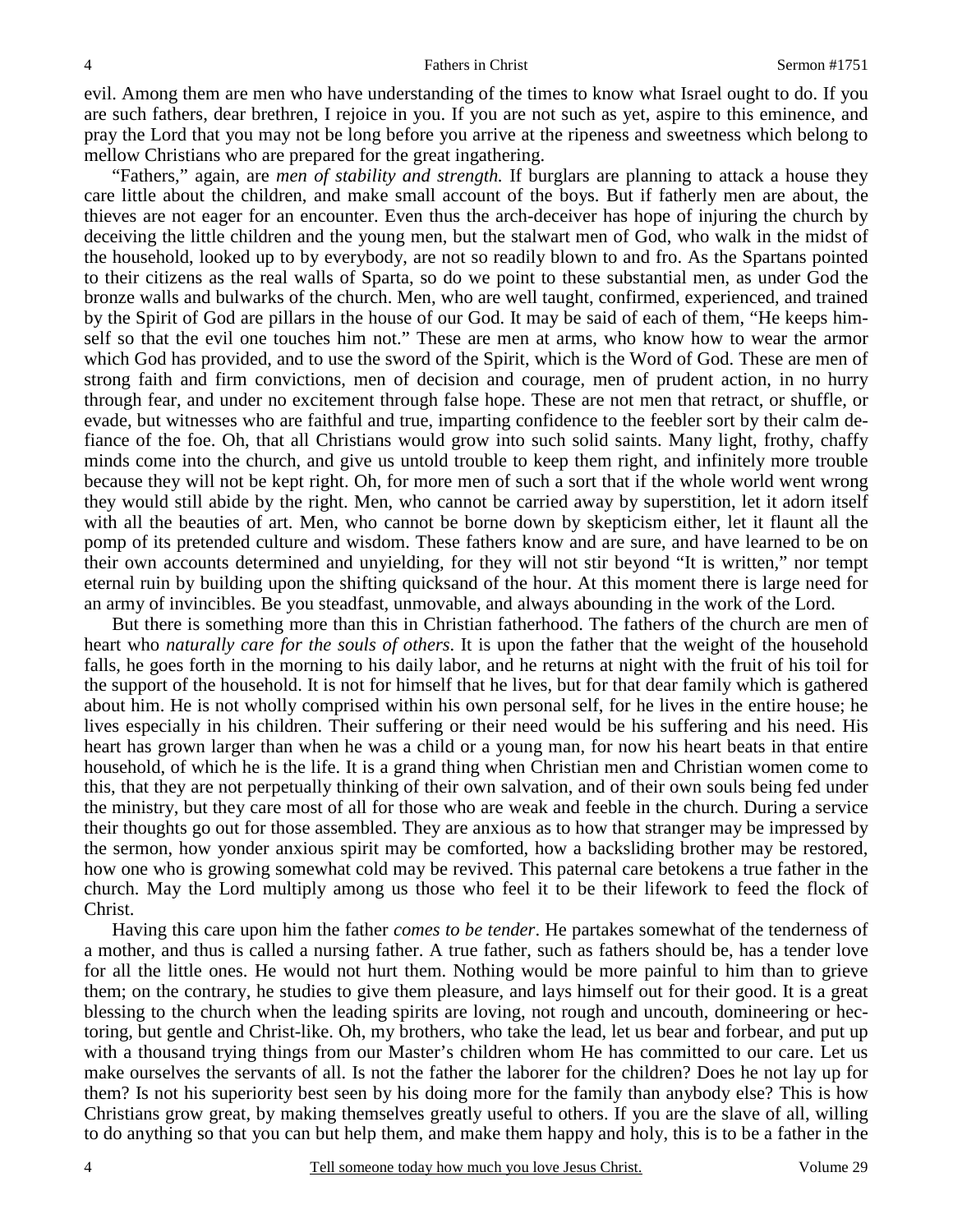#### Sermon #1751 **Fathers in Christ** 5

church of God. Sympathetic care and hearty tenderness are gifts of the Holy Spirit, and will bring you a happiness which will richly compensate you for your pains.

 Not yet have I quite reached the full meaning of a father, for the father is *the author, under God, of the being of his children,* and happy is a church that has many in it who are spiritual parents in Zion, through having brought sinners to Christ. Happy are the men by whose words, and acts, and spirit, and prayers, and tears, men have been begotten unto God through Jesus Christ our Lord. What an honor it is to be such a father! Some of us have been filled with this joy till it has well-nigh broken our hearts even to think of it, for the Lord has fulfilled to us the promise which He made to Abraham when He bade him lift up his eyes to the stars and said, "So shall your seed be." This cannot fall to the lot of all, but in the church of God every man should pray that he may not be barren or unfruitful. May we all be soulwinners, not the minister alone, not the Sunday school teachers alone, but each one without exception! Why should not each saint bring someone to the Lord Jesus? At least, by our united prayers and godly living, by our united testimony and fidelity, let us labor for the increase of Messiah's kingdom. I hardly think we can put anyone among the fathers until he has won some heart for Jesus.

 Thus I have described the fathers. They are never very numerous—they are never as numerous as they ought to be. Paul says, "Yet have you not many fathers." But wherever they are, they are the strength of the church. I have seen in the army a number of veterans marching in front, an ornament and an honor to the whole company. Your short-service men come and go, but these tried men stick to the colors, and are the backbone of the regiment. If a tough bit of fighting has to be done, you must rely upon such as these. Like Napoleon's Old Guard, they cannot be shaken or driven back; the smell of gunpowder does not alarm them, or the whistling of the shot, nor the roar of the artillery, they have seen such things before. They can also bide their time and wait, which is a great thing in a soldier. And when at last they are bidden to charge, they leap like lions on their prey, and the enemy is driven before them. Such men we have in the church of God, and such we need, men that are not flattered by opposition, nor made to lose their heads by excitement. They believe in God, and if others doubt, they are not infected by their folly. They know; they are certain; they have put their feet down, and will not move from their persuasion. When the time comes for action, they are ready for it, and throw their whole weight so heartily into the war that every charge advances. God send us more regiments of these in this evil day and preserve to us such as we have!

**II.** Secondly. WHAT IS THE PROMINENT CHARACTERISTIC OF A FATHER IN CHRIST? Read the text. "I write unto you, fathers, because *you have known Him that is from the beginning."* He repeats the expression without alteration.

 Observe, here, *the concentration of their knowledge.* Twice he says "You have known Him that is from the beginning." Now, a babe in grace knows twenty things, a young man in Christ knows 10 things, but a father in Christ knows one thing, and that one thing he knows thoroughly. It is very natural for us at first to divide our little stream into many rivulets, but as we grow grey in grace, we pour it all into one channel, and then it runs with a force efficient for our lifework. I trust I know many doctrines, many precepts and many teachings, but more and more my knowledge gathers about my Lord, even as the bees swarm around their queen. May it come to this with us all—"I determined not to know anything among you, save Jesus Christ, and Him crucified." May all our knowledge be focused as with a burning glass upon this one point. May the adorable person of Him, which was from the beginning, fill the entire horizon of our thought. Oh, to have one heart, one eye, for our one Lord and for Him alone.

 Note, next, *the peculiarity of their knowledge as to its objective,* they know "Him that was from the beginning." Do not the babes in Christ know the Lord Jesus? Yes, they do, but they do not know Him in His full character. They know Him as having forgiven their sins and that is much, but it is not all. Yonder is the blessed Christ, and I, a poor sinner, look to Him just as He comes to me, and I am lightened, and become one of His little children. Yes, and as I grow and become a young man, I approach nearer to Jesus, and get another view of Him, for I overcome the Wicked One even as He did. And thus I stand side by side with Him in the conflict. But if I come to be a father, I enter into fellowship with the great Father Himself, for it is union with God the Father that makes a man a father in God. Then we do, as it were, not only look toward Jesus as coming to save, but we look on Christ from the Father's point of view. The sinner sees Jesus coming to him, but the Father sees Jesus as sent from Him. When we grow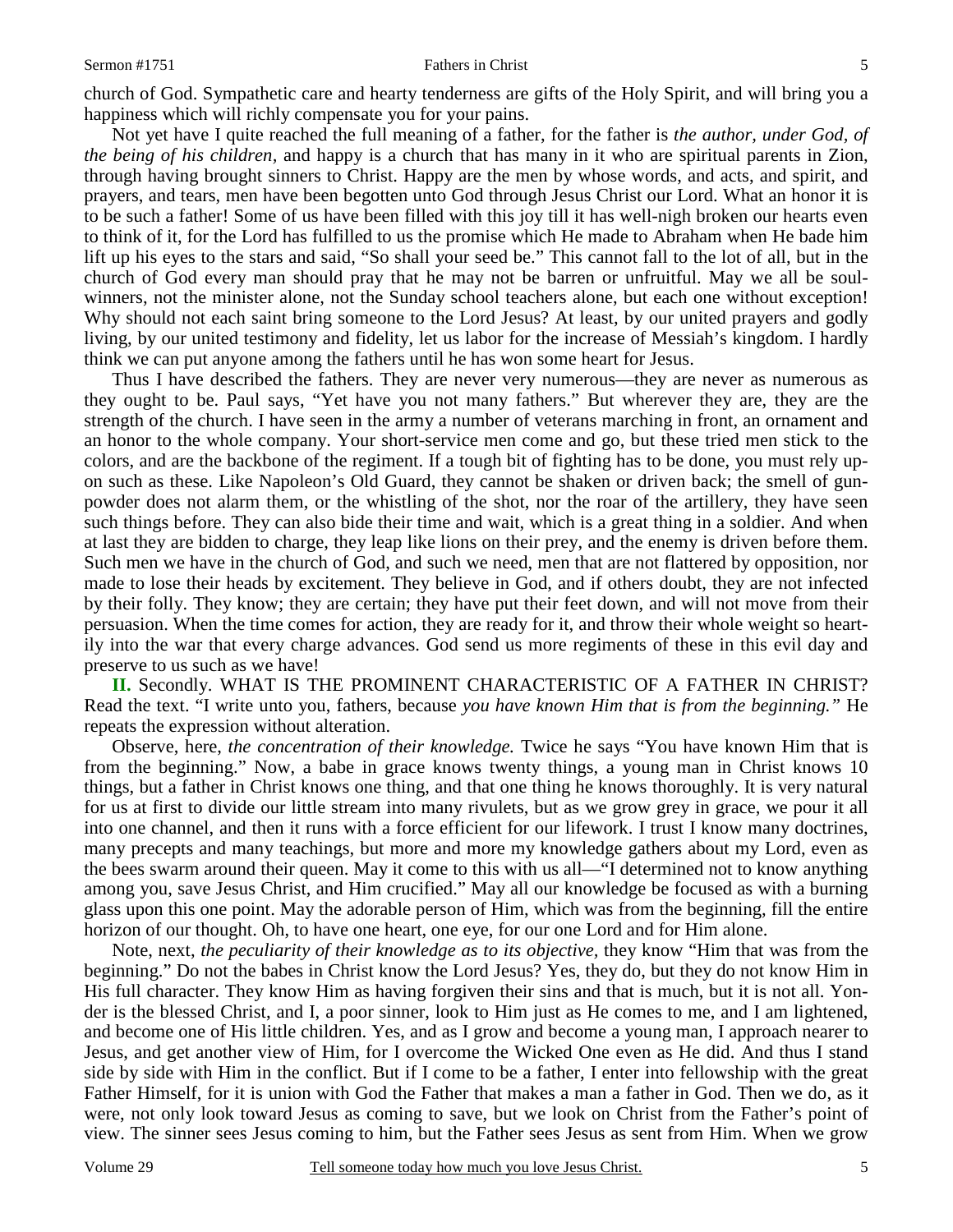in grace we, in our measure, see Jesus from God's point of view, that is to say, we see Him as "Him that was from the beginning," and in due time was manifested to take away sin. "These are ancient things," says one. Just so, but fathers are also, ancient men and the deep things of God are suitable to them. Believers see Christ in a fashion similar to their own. I scarcely need allude to that which I have often mentioned to you, that every man in the Old Testament who saw the Lord saw Him in a character like his own. Abraham, the pilgrim, saw Christ as a pilgrim. Jacob, the struggler, saw the covenant angel wrestling with him through the night. Moses, the representative of a people tried as by fire and yet continuing, saw the Lord as a burning bush. Joshua, the valiant warrior, saw the captain of the Lord's host as a man with a sword drawn in His hand. The three holy children saw the Son of God in the burning, fiery, furnace, even as they were themselves. When you become a father in Christ, you see Christ from the Father's point of view, not as newly come to save, but as "from the beginning" the Savior of men.

 The father in grace rejoices to behold the Lord Jesus as God. He beholds the glory of His adorable person as forever with the Father before the earth was. He knows that without Him was not anything made that was made, and therefore beholds Him as fashioning everything upon the anvil of His power. He knows that "His goings forth was of old, from everlasting," and he delights to see Him planning the salvation of His chosen in the beginning. A glorious sight it is. The grown believer meditates upon the covenant—the settlements of grace in the old eternity. Poor babes in Christ are frequently stumbled by the mysterious truths of God—high doctrine they call it. But when a man grows to be a father, he loves covenant truth, and feeds on it. It is one mark of advanced grace that the sublime truths which concern eternity are increasingly valued. In gracious maturity the Christian sees the blessed persons of the Divine Trinity entering into a compact for the salvation of men. And he sees the Son of God Himself from the beginning acting as the representative of His elect, and taking upon Himself to answer on their behalf to the Father. He sees the Eternal Son then and there becoming the sponsor and the surety for His chosen, engaging to pay their debt and make recompense to the injured justice of God on account of their sins. He sees that covenant even from of old ordered in all things and sure in the hands of Him that was from the beginning.

 There is one point that the father in Christ delights to think upon, namely, that the coming of Christ into the world was not an expedient adopted after an unavoidable and unforeseen disaster in order to retrieve the honor of God. But he understands that the whole scheme of events was planned in the purpose of divine wisdom for the glorifying of Christ, so that from the beginning it was part of Jehovah's plan that Jesus should take upon Himself human nature, and should manifest in that nature all the attributes of the Father. It was the original plan that the incarnate God should reveal infinite grace and boundless love by laying down His life for sinners, "the Just for the unjust, that He might bring us to God." The Onlybegotten Son is not introduced into the divine economy as an afterthought, but the whole arrangement is shaped with an eye to Him who was before all things, and for whom all things were created. It pleased the Father that He should lift up creation by uniting the creature and the Creator in one person, and that He should ennoble our nature, which is a combination of the spiritual and the material, by assuming a body, and bearing that body to the throne of God. O matchless plan, by which the redeemed are ennobled and God Himself is glorified! Oh, fathers, if you have ever seen this, I know that you will say, "The preacher does not describe the half of it." No, he does not, he wishes that he could, but neither time nor ability is present with him. Still, I delight in the everlasting glories of the Lord Jesus, who was from the beginning. Greatly dear to my own heart are the "chief things of the ancient mountains, and for the precious things of the lasting hills." I believe in my Lord Jesus Christ as second to none, but as the King and Lord from the beginning, who, though He was despised and rejected of men, yet still is God over all blessed forever, and will be so forever and ever. Though "the heathen rage and the people imagine a vain thing," Jehovah has set His Son as King upon His holy hill of Zion, and God's decree shall stand. He that is Alpha shall be Omega; He that is from the beginning shall be to the end King of kings and Lord of lords. My heart cries, "Hallelujah." Oh, you fathers, cry "Hallelujah" with me!

 Yes, but I want to notice again, that *this knowledge is in itself special*. The knowledge itself is remarkable as well as the object of the knowledge. "You have *known* Him." A dear servant of Christ on this platform the other evening sat beside me. He belonged to quite another part of the church of Christ, but he said to me of such-and-such a person, "You know, dear brother, he is one that knows the Lord.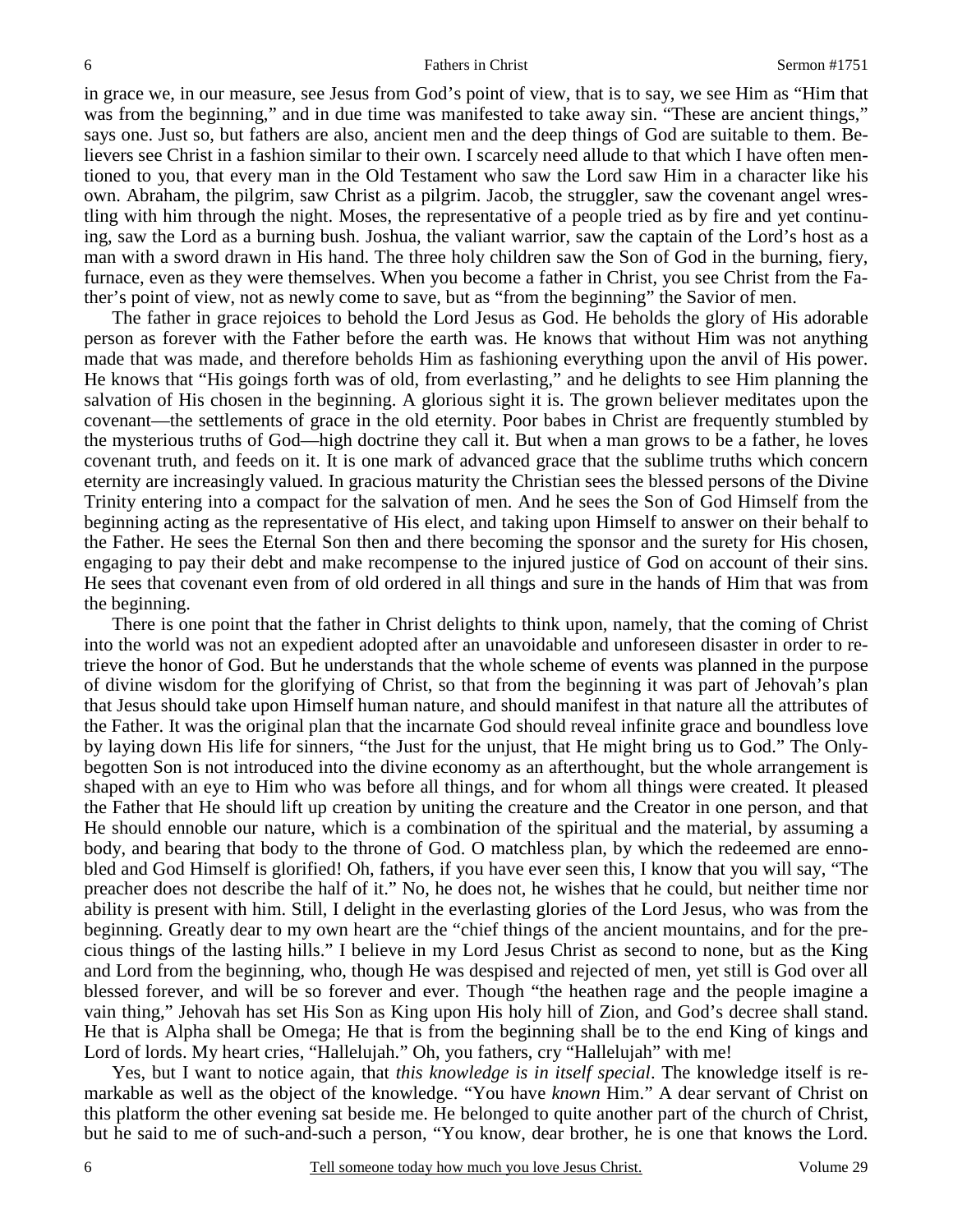He is not merely a Christian, but he knows our Lord. You and I know what that means; do we not?" I could only look at him with a deep look of loving appreciation. Yes, we do know the Lord as a living, bright reality, a daily friend, counselor and companion. True fathers in grace meditate upon Christ. They feed upon Scripture, press the juice of it, and inwardly enjoy the flavor of it. People say they have a sweet tooth. It is a good thing to have a sweet tooth for the Lord Jesus Christ. They not only know the Lord by much meditation upon Him, but they know Him by actual communion, they walk with Him, they talk with Him. Such saints are more with Christ than with anyone else, to no one do they tell so much as they have told Him, and no one has ever told them as much as Jesus tells them, for "the secret of the Lord is with them that fear Him; and He will show them His covenant." Ask them, "Who is your nearest friend?" and they will reply, "The Well-beloved is my next of kin, my dearest companion." They know the Lord by communion, and they have come to know Him now by having an intense sympathy with Him. They feel as Jesus does about matters, and so they know Him. His tender pity for sinners stirs their hearts, not in the same degree, but yet in like manner according to their measure. They often feel as if they could die for sinners. One of these fathers said, "I could wish myself accursed from Christ, for my brethren, my kinsmen according to the flesh." They look upon matters not from man's standpoint, but from Christ's point of view, and therefore they understand much of the Lord's ways which before were dark to them. He who very deeply sympathizes with a man knows him well. Learning by faith to sit still and believingly wait on the event, these fathers calmly expect that all things will work together for good to them, and therefore they understand the unbroken serenity of the heart of Jesus, and know Him in His joys as well as in His sorrows. Such saints know what it is to weep over the city with Jesus, and to rejoice over returning sinners with the good Shepherd. Yes, they know what it is to sit down with Him on His throne, waiting till His enemies are made His footstool. They are calm with Jesus, for they have drunk in the meaning of the text, "He must reign." Yes, He must reign. He must reign till all His enemies shall be under His feet. This knowing Him that is from the beginning is the chief characteristic of the father in Christ.

**III.** Thirdly, dear friends, WHAT IS THE MESSAGE TO THE FATHERS? I would indicate that message very briefly, by referring you to the context. John has been saying to you, dear fathers, and indeed to all of us who are in Christ, that we should *love one another.* If you are truly fathers you cannot help loving all the family. The fatherly instinct is love, and fathers in Christ should be full to the brim with it. Little ones should be induced by our loving spirit to come around us, feeling that if nobody else loves them we do, if nobody else cares for them, we do. I have known a father in Christ to whom a convert would speak much more readily than he would to his own earthly father or mother. I suppose they see an invitation in the faces of these fathers. I do not quite know how they discover it, but somehow converts feel that such a one is a man whom they could address, or a woman whom they could talk with. These fathers and mothers in Israel are full of love, and their speech betrays the fact. I know some men who are like great harbors for ships, a soul tossed with tempest makes for them as for a harbor. Breaking hearts say, "Oh, that I could tell him my trouble, and get his prayers." May you and I be just such persons, and may the Holy Spirit use us for the good of our fellows.

 The next message immediately succeeds the text, *"Love not the world,* neither the things that are in the world." Oh, dear fathers, you must not love the world, for it passes away, and this is especially true of you. If any Christian man might love the world, and I hope none will do so, certainly the fathers may not. You know so much of Christ that you may well despise the world, and you are so soon going home that you ought to set little store by these fleeting things. You have all the marks of what they call declining years—I call them ascending years. You will soon be gone from the world and its changing vanities, therefore do not set your love on earthly treasures. Hold wealth with a loose hand. Be ready to depart, for depart you soon will. Before the morning watch you may be gone to your Father's house on high. "Love not the world."

 Another duty of fathers is also mentioned here. While they are not to love the world, they must take care that they *do not fall victims to any of the lusts of this present evil world,* such as the lust of the flesh. Can fathers ever fall that way? Ah me, we have to speak very solemnly and admit that the most advanced saint still needs to be warned against the lust of the flesh, the indulgence of appetites which so readily lead men to sin. Then there is the lust of the eye. David fell into that when he repined because of